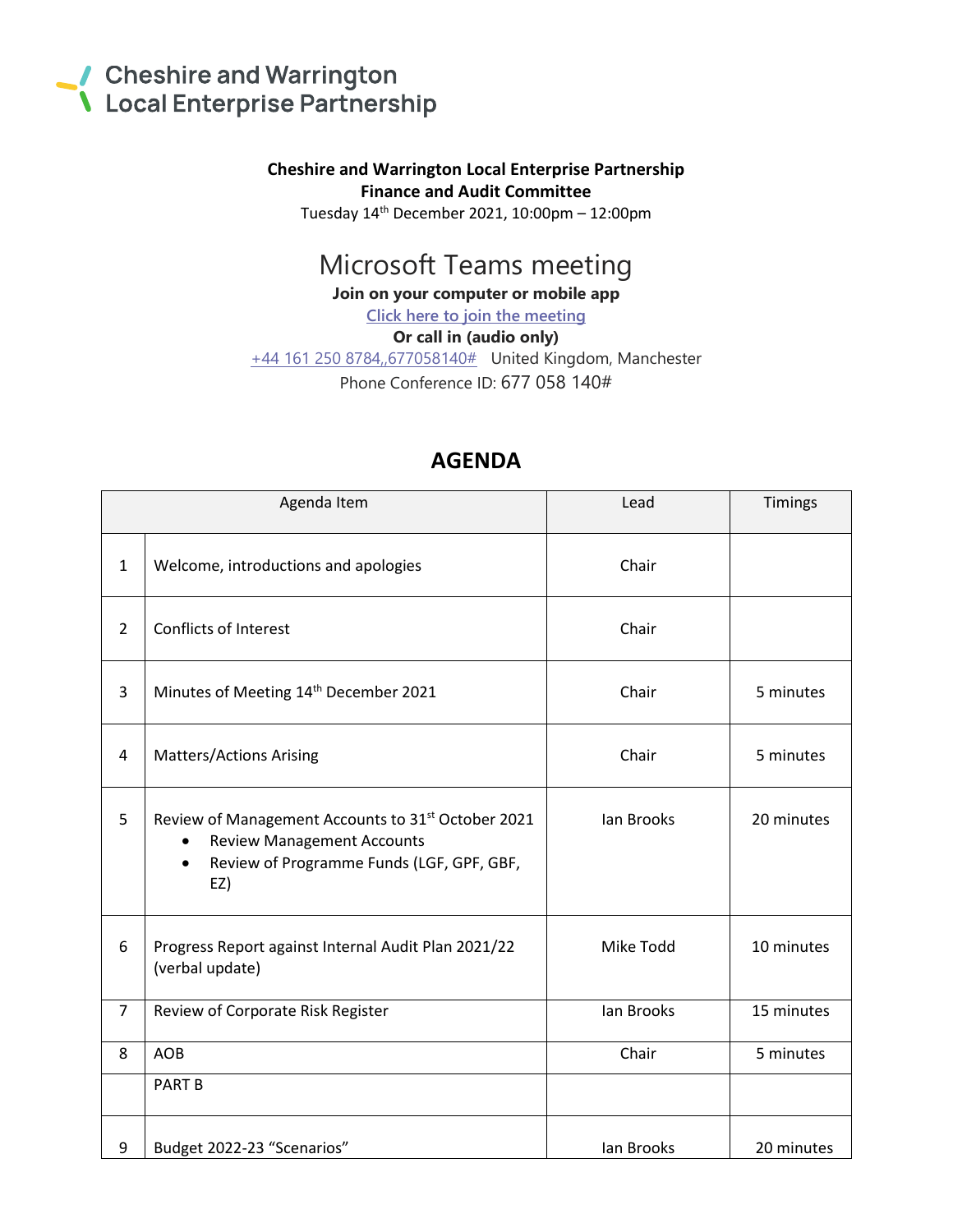| 10 | A.o.B<br>1. Proposed Meetings Calendar for 2022<br>Tuesday 15th March 2022 3.00-5.00pm<br>Tuesday 28th June 2022 3.00-5.00pm |  |  |  |  |  |
|----|------------------------------------------------------------------------------------------------------------------------------|--|--|--|--|--|
|    | Tuesday 13 <sup>th</sup> September 2022 3.00-5.00pm<br>Tuesday 13 <sup>th</sup> December 2022 3.00-5.00pm                    |  |  |  |  |  |
|    |                                                                                                                              |  |  |  |  |  |